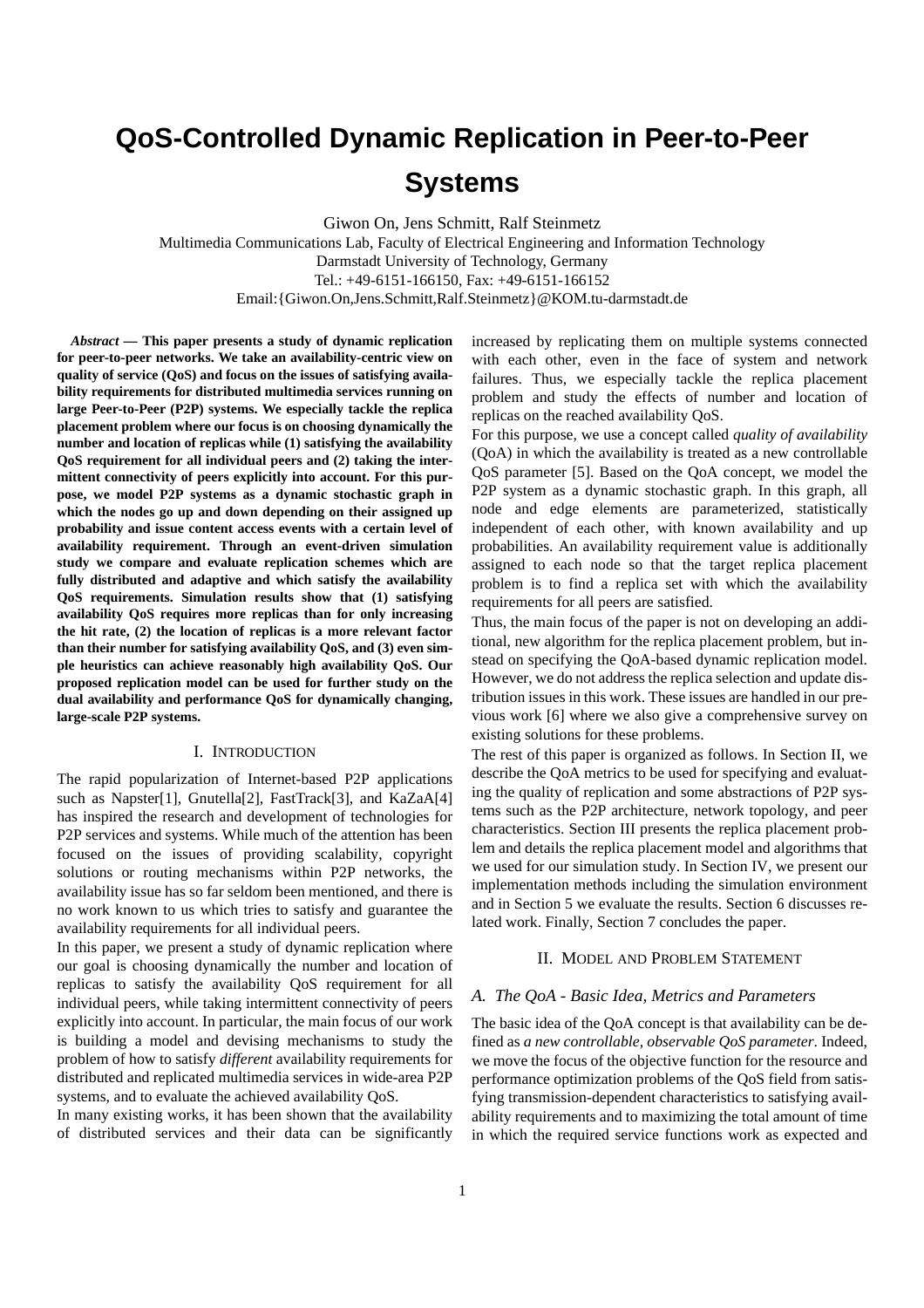their data are reachable. Given a set of different levels of availability requirements and a network topology with a finite number of possible replica locations, we are then interested in (a) how many replicas are needed, (b) where should they be placed, (c) whether their placement on the given topology satisfies the individually required QoA and (d) how they affect the overall service availability quality. We now define QoA metrics and present our methodology to study the QoA.

Availability is usually defined either as (a) the percentage of time during which the service is available or (b) the probability of service systems' reachability where each system has an independent failure probability. We use these definitions to specify our availability metrics used in both defining QoA requirements and evaluating reached QoA for networked services. Using these availability metrics - the percentage of successful service time and the failure probability of underlying systems and network connections, QoA guarantees can be specified in various forms similar to traditional network QoS [7]:

- *deterministic* a service (or its data item) is reachable all the time with an availability guarantee, e.g. of 99.99 percent. This means for a service that the time duration where the service is unreachable should absolutely be no longer than 53 minutes for a year (1 year =  $525600$  minutes).
- *probabilistic (or stochastic)* a service availability probability is guaranteed to be at least, e.g., 90 percent of the whole service access requests.

Actually, the exact form of QoA parameters can be specified both by applications and service providing systems. The QoA evaluation conditions that we use for evaluating satisfied QoA in the evaluation part of this work are as follows:

- *reachedQoA* this indicates for each demanding node how much the availability requirement has been fulfilled by the selected placement *R*. For example, the required and satisfied availability values are 95% and 94%, respectively. Then, the *reachedQoA* is 0.99.
- $minSatQoA$  this is the minimum of the reached QoA for all demanding nodes with the selected placement *R*.
- *avgSatQoA* this is the average value of the reachedQoA.
- *guaranteedQoA* this is a form of 'binary' QoA, i.e., the value is either 1 or 0. For a given node, when the *reachedQoA* is greater (or at least equal to) than the requiredQoA, then the *guaranteedQoA* is 1 else 0.

Table 1 shows the notation and definitions of these metrics.

# *B. Abstractions of P2P Systems*

As [8] classified, there are several different architectures for P2P systems: centralized, decentralized but structured, and decentralized and unstructured. We want to focus our replica placement problem on decentralized and unstructured P2P architectures in which there is neither a centralized directory nor any precise control over the network topology or content placement. In a P2P system there is a limited number of peers, say *N.* Each peer is assigned an up probability*,* that is, the fraction of time that the peer is up, and the QoA value that the

| Parameter             | Notation              | Definition                                                                                                                     |
|-----------------------|-----------------------|--------------------------------------------------------------------------------------------------------------------------------|
| reached<br>QoA(v)     | $QoA_{rch}(v)$        | the ratio of satisfied availability<br>to required availability for node<br>$V, \forall v \in V_R$ with $V_R = V \backslash R$ |
| minSatQoA             | $QoA_{min}$           | min $\{QoA_{rch}(v): \forall v \in V_R\}$                                                                                      |
| avgSatQoA             | $QoA_{avg}$           | $1/n(\sum Q \circ A_{rch}(v))$ , $\forall v \in V_R$<br>and $n = ( V  -  R )$                                                  |
| guaranteed-<br>QoA(v) | $QoA_{\text{gua}}(v)$ | 1, if $Q \circ A_{rch}(v) \ge 1$ , else 0                                                                                      |
| guaranteed-<br>OoA    | $QoA_{gua}$           | the ratio of $ V_{rch} $ to $ V $ ,<br>where $V_{rch}$ = set of nodes with<br>$QoA_{rch}(v) \geq 1$                            |

TABLE 1: QOA METRICS

peer requires when it accesses contents placed on other peers. The peers are independently up and the required QoA value may be different from other peers' QoA values. At any given time, a given peer may be up or down; it may be down because the peer's device is physically disconnected from the network. A peer is also not available when the peer service application is not launched. Each peer has private storage and shared storage. Only content in the shared storage can be accessed by the P2P community. Due to the fact that the peers may be heterogeneous - a powerful workstation, a personal computer, or an Internetconnected PDA, the storage capacity can be different between peers. We suppose that the content in a peer's shared storage is not lost when a peer goes down; when the peer comes back up, all of the content in its shared storage is again available for sharing. This is generally the case in P2P file-sharing systems such as Napster, Gnutella and KaZaA. In this case, we do not address the consistency issue, because we assume a read-only access.

We model dynamic networked P2P systems as dynamic stochastic graphs. We assign QoA values to every node of the graph, where the required QoA value and the supplying QoA value are decoupled for each node: the required QoA value is assigned at the graph creation time, while the supplying QoA value is calculated by checking the node's own availability probability value and its link degree (#of adjacent links). Furthermore, the nodes change their state between up and down according to given probability distribution functions.

The scope of dynamics that we capture in this work are peers' state (up/down) which causes the change of the number of total peers being up, their connectivity and their available storage capacity. Concerning a peer's state and availability of contents located on the peer, we can assume that the contents on the nodes are unavailable, when the peer goes down. In our P2P model which is used in the simulation study, we treat the up/ down probability of each peer as (a) given as a prior knowledge or (b) unknown.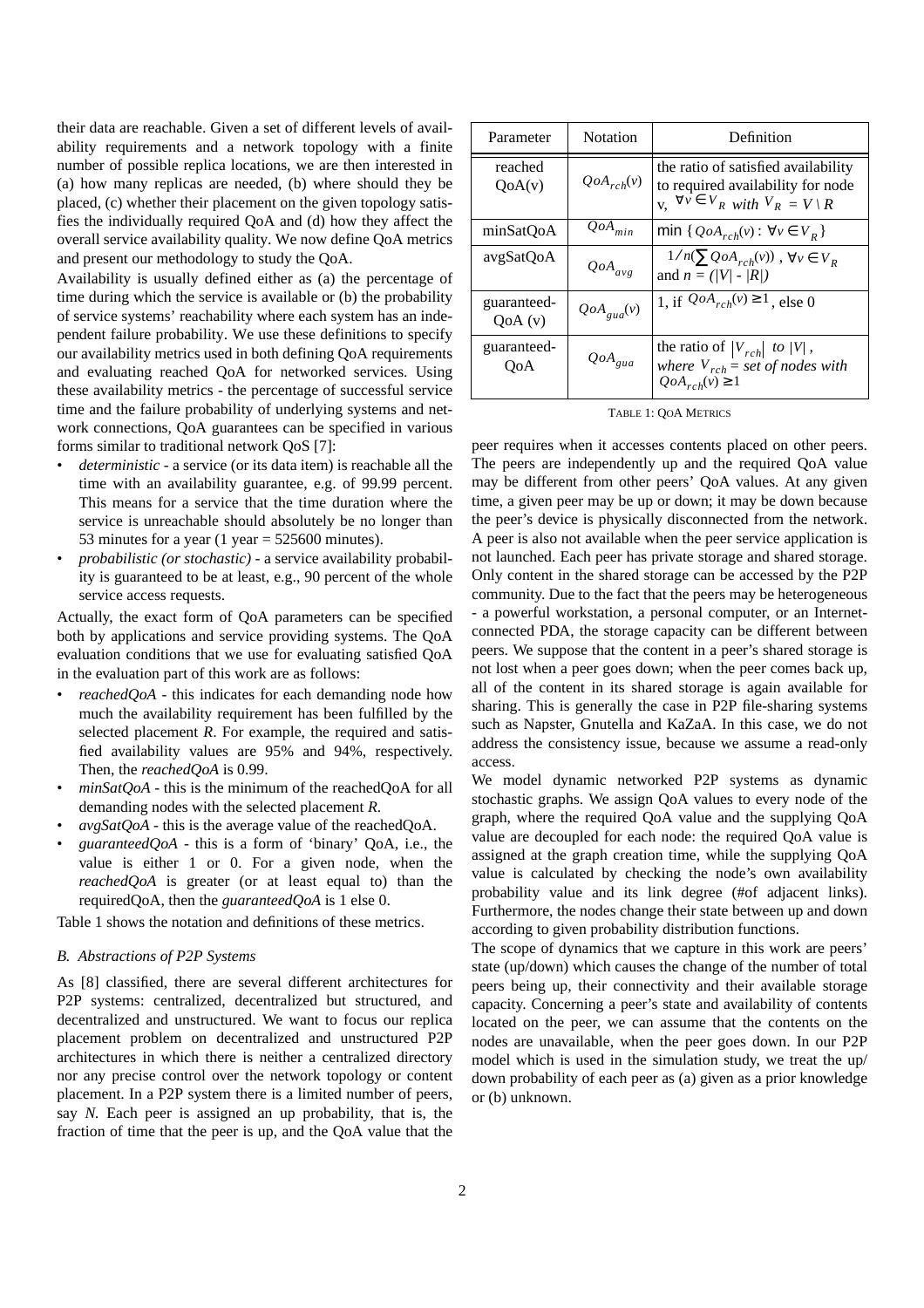# III. DYNAMIC REPLICA PLACEMENT PROBLEM

## *A. Replication Model*

Replication is a proven concept for increasing the availability of distributed systems. Replicating services and data from the origin system to multiple networked computers increases the redundancy of the target service system, and thus the availability of the service is increased. Important decisions for a replication management system are: *what to replicate?* (replica selection problem), where to place the replica? (replica placement problem), and *when and how to update them?* (update control problem). From these decision problems, we especially focus on the replica placement problem, because the placement problem does not only depend on the users' access patterns, but also on the available, continuously changing, but limited resources of peers. In this paper, we assume a partial replication in which the individual files are replicated from their original peer location to other peers, independently of each other. Thus, there may exist different numbers and locations of replicas for each original file and the access query number, peers' storage capacity and the number of live (i.e., up) peers affect the decision of creating replicas for a given content at a given service time.

## *B. Notations and Problem Formulation*

P2P systems that consist of (storage) nodes and network connections between them can be modelled as a graph, *G(V,E)*, where V is the set of nodes and E the set of connection links. This graph is *static* if the members and the cardinality of V and E do not change else it is *dynamic*. The graph is said to be *stochastic* when each node and link are parameterized, statistically independently of each other, with known failure or availability probabilities. The replica placement (RP) problem can be distinguished into constrained RP (CRP) and unconstrained RP (URP) problems: In the CRP, there are a set of service demanding nodes *D* and a set of service supply nodes *S*, so that  $D \cup S = V$  and  $D \cap S = 0$  (empty set), and the replica set R can only be built from the nodes of the set S,  $R \subset S$ . In the URP, every node can be either a service demanding node or a service supply node, i.e., there is no *D* and *S*, and  $R \subset V$ . For all of our simulation running in this paper, we model the RP problem as a *dynamic, stochastic and unconstrained* graph.

We can formulate the replica placement problem as optimization problem as follows. Consider a popular P2P system which aims to increase its data availability by pushing its content or replicating the content to other peers. The problem is to dynamically decide where content is to be placed so that some objective function is optimized under a dynamic access pattern and set of peers' resource constraints. The objective function can either minimize the total number of replicas on the whole peer systems or satisfy all individual peers' QoA requirement levels. For example, we have a stochastic graph *G (V, E)* as input and eventually a positive

integer number *k* as a maximum number of replicas for each content. The objective of this problem is to place the *k* replicas on the nodes of *V*, i.e., find R with  $|R| = k$  such that a given optimization condition *O(|R|, R, QoA\_condition)* is satisfied for given availability requirements of service demanding nodes. How well the optimization condition is satisfied depends on the size of  $|R|$  and the topological placement  $R$ . Because the main goal associated with placing replicas on a given network in our work is satisfying QoA which can be required in different levels, we take the availability and failure parameters as our key optimization condition, i.e., *O(|R|, R, guaranteedQoA).* Thus, with the use of 100% of all clients', 90%-tile, and mean clients' required availability value, the optimization condition can be denoted as *O(|R|, R, 1.0), O(|R|, R, .90), O(|R|, R, avgQoA),* respectively.

## *C. Replica Placement Algorithms*

The RP problem can be classified as NP-hard discrete location problem [9]. In literature, many similar location problems are introduced and algorithms are proposed to solve the problems in this category. The heuristics such as *Greedy, TransitNode, Vertex substitution*, etc. are applied to many location problems and have shown their efficiency [10,11]. In this work, we take some basic heuristic algorithms. Yet, different variants of these heuristics and improvement techniques can be used with light modifications to enhance the efficiency and performance of our basic heuristics:

- *Random (RA)*. By using a random generator, we pick a node *v* with uniform probability, but without considering the node's supplying availability value and up probability, and put it into the replica set. If the node already exists in the replica set, we pick a new node, until the given number reaches *k*.
- *HighestAvailabilityFirst (HA)*. For each node *v*, we calculate *v*'s actual supplying availability value by taking the availability values of all adjacent edges of the node into account. The nodes are then sorted in decreasing order of their actual availability values, and we finally put the best *k* nodes into the replica set.
- *HighUpProbability (UP)*. The basic principle of the *UP* heuristic is that nodes with the highest up probability can potentially be reached by more nodes. So we place replicas on nodes of V in descending order of up probability. The use of the UP and HA heuristics assumes that we have a priori knowledge about the network topology.
- *HA+UP*. This method is a combination of the *HA* and *UP* algorithms. For this algorithm, we first calculate the average values of up probability and supplying availability for all peers. We then select those nodes as replica nodes for which both values are greater than the average values: we first check the availability probability value and then the up probability value.
- Local. To replace or create a new replica during service runtime (simulation runtime), the peer places a new replica on its local storage.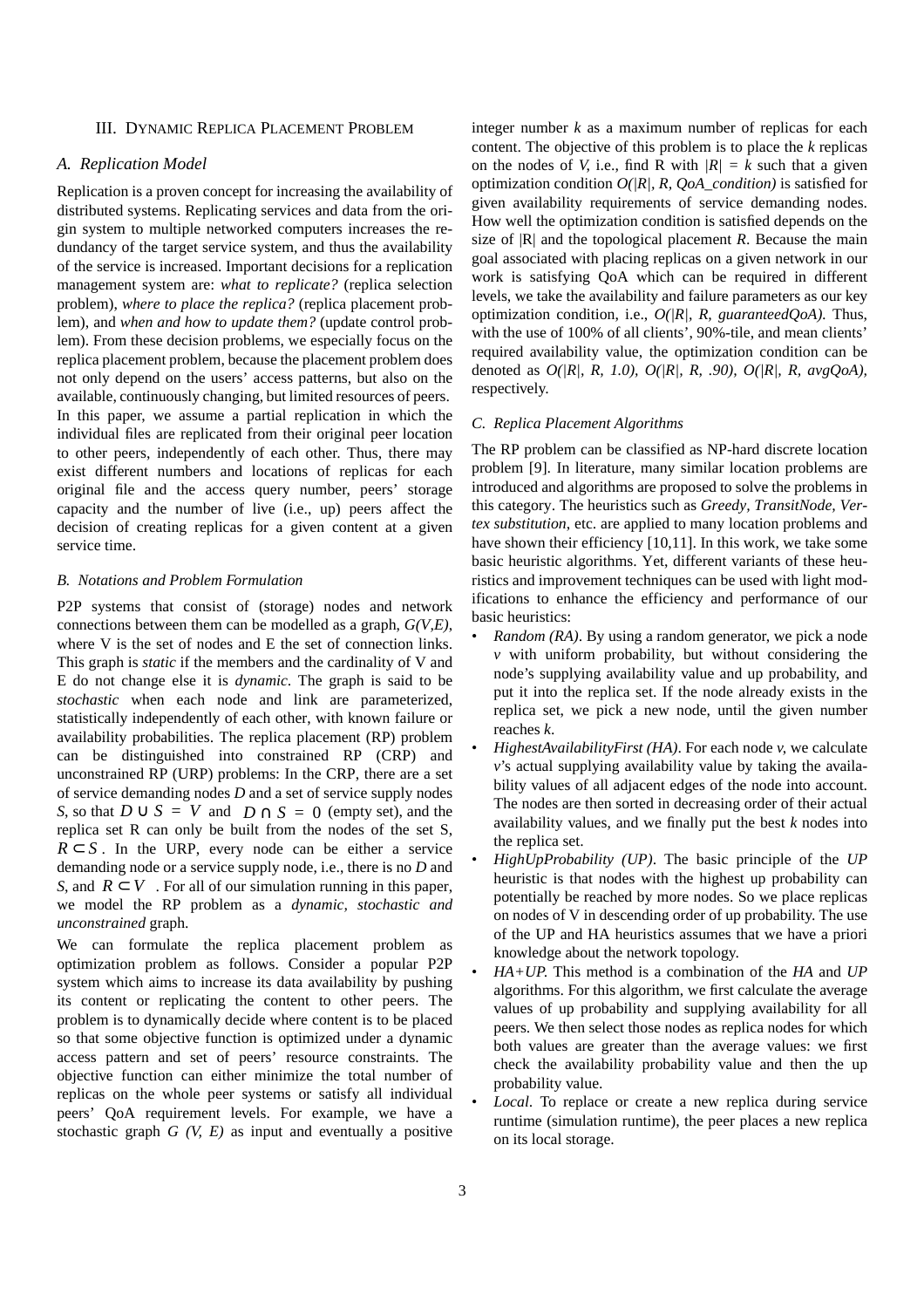## IV. SIMULATION

## *A. Simulation Environment*

We built an experimental environment to perform a simulation study for the replica placement problem addressed in Section III. Our goal in conducting an availability evaluation is to study the effect of changing *|R|* and *R* on the required and reached QoA which is given as the optimization condition, for example *O(|R|, R, avgSatQoA)*. For our availability evaluation, we conducted simulations on random network topologies. By using the LEDA library [12] several random topologies in different sizes can be generated at run time.

The availability and failure probability parameters for nodes of the graphs are one dimensional values: for example, 50, 80, 90 or 99% as availability values and 10, 5, or 1% as failure probability values. We decoupled the availability values between the demanding and supply nodes, i.e., all nodes have two availability parameters assigned: one value as the demanding availability parameter and the other as the supplying. Thus, when a node is a demanding node (issuing query events to access content), then its demanding availability value is used, while for a supplying node the actual supplying availability value is, for example, calculated by multiplying the availability values of its own and the average value of its adjacent edges. At the replica set building phase, each node is evaluated according to its supplying availability value. Thus, to be elected as a replica node, for example in the *UP* algorithm, a node should have a high up probability value.

| Parameter                       | Values                      |
|---------------------------------|-----------------------------|
| test graphs                     | $GI(100,300)$ , $G2(1K,5K)$ |
| <i>peer up probability</i>      | $0.0 - 0.9$ (avg. 0.3)      |
| peer's storage capacity         | 100, 500, 1000 MB           |
| content (data file) size        | 3, 5, 10, 100 MB            |
| <i>content popularity</i>       | $.01 - .99$                 |
| <i><b>OoA</b></i> required      | $.50 - 0.99$                |
| <i><b>OoA</b></i> supplying     | $.51 - 0.99$                |
| number of peers                 | 100, 1000                   |
| number of origin contents       | 1000                        |
| number of query events          | 1000                        |
| query distribution              | Uniform                     |
| number of simulation time slots | 100                         |
| <i>initial placement</i>        | Random, UP, HA+UP           |
| replica replacement             | Local, UP, HA+UP            |

The simulation program is written in  $C/C++$  and runs on Linux (Suse 8.0) and Sun Solaris 2.6 machines.

TABLE 2: SIMULATION PARAMETERS AND THEIR VALUE RANGES

#### V. EVALUATION AND DISCUSSION

In this section we present our experiment results. We evaluated the reached QoA of the used schemes using topologies of different sizes as well as parameter values shown in Table 2. We ran each simulation on each topology using different value ranges for the availability and up probability parameters of nodes. The demanding and initial supplying availability values of the nodes, as well as the up probability values of the nodes are assigned randomly, from a uniform distribution. To evaluate the QoA offered by our replication schemes, we used the QoA metrics defined in Table 1 of Section II.



Figure 1: *avgSatQoA* with *Random* placement: #peers=1000, peers' up probability=0.3 and *Local* replacement policy. x-axis means simulation time slot.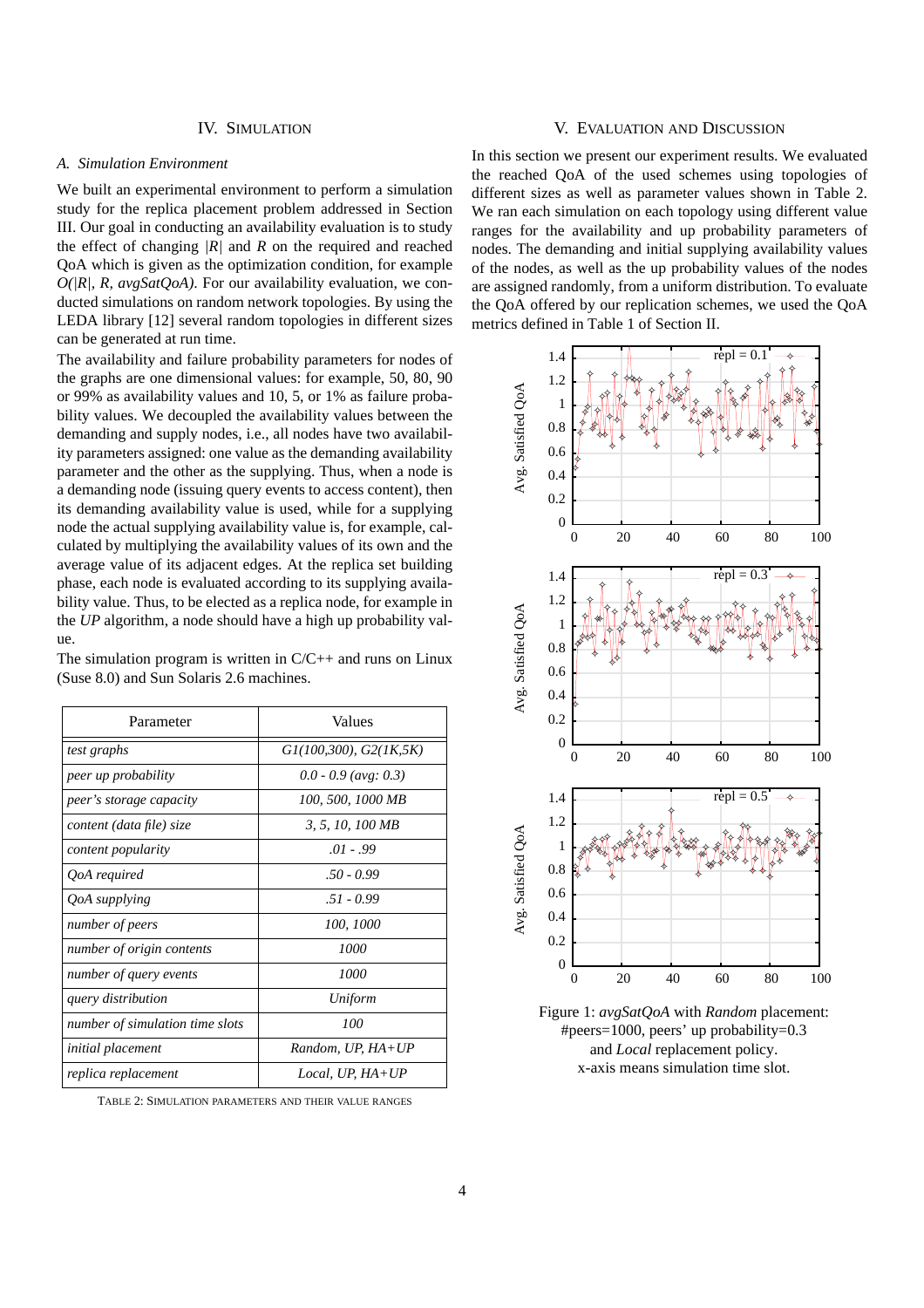# *A. Effects of |R| on Reached QoA*

The first experiment examines how the number of replicas affects the reached QoA. For this purpose we fixed the peers' average up probability as 0.3. The simulation starts by placing *k* distinct contents randomly into the graph without considering peers' up probability. Then the query event generator starts to generate events according to a Uniform process with average generating rate at 10 queries per simulation time slot. For each query event, a peer is randomly chosen to start the query. As search method, we use a multi-path search algorithm which finds all redundant paths from the querying peer to all peers that have the target content (inclusive replica). The replacement policy for Figure 1 is *Local* replacement, i.e., in the case when the current storage capacity is not enough to store the new replica, the querying peer deletes old replicas from its shared storage. Figure 1 shows the results from this experiment with the test graph G2. We plot the simulation time slot on the x-axis and the reached QoA (*avgSatQoA*) on the y-axis. We distributed the 1,000 query events randomly on the 100 simulation time slots. As Figure 1 shows, by increasing the replication ratio, the average satisfied QoA values are converging towards 1. This means, on the other side, that the number of peers which contain the requested content (or its replica) on their own local storage is proportional to the replication ratio.



#### *B. Effects of Replacement Schemes on Reached QoA*

In the second experiment we took different replacement schemes that create new replicas during the simulation run when the reached QoA with existing replicas from the up peers at the given time slot does not satisfy the required QoA. In addition to the *Local* replacement policy, we tested the three heuristics *UP, HA,* and *UP+HA* with the assumption that we have knowledge about the peers' state. As Figure 2 shows, even though the heuristic algorithms are very simple, they achieved considerably higher AvgSatQoA than the *Local* scheme. For example, the QoA improvement of the replication ratio range 10-50 is about 30-70%. Figure 2 (b) shows that this improvement pattern is observable independent of the graph size: Peer100 and Peer1K in Figure (b) are equal to the nodes size 100 (graph G1) and 100 (graph G2), respectively.

## *C. Satisfied QoA versus Hit Probability*

Maximizing hit probability is one frequently used goal for content replication [13]. In Figure 3 we show a comparison between the two goals, i.e., satisfying required QoA and maximizing hit probability. In this comparison the hit probability is increased when the querying peer finds the target content, while for satisfying QoA the peer should additionally check the reached QoA by calculating all the reachable paths to the peers containing the target content (or replica). We run the simulation on the test graphs G1 (P100) and G2 (P1K). The average up probability of peers is fixed again as 0.3 and we used *Random* and *UP* placement schemes for initial and replacement phase, respectively. As Figure 3 shows satisfying required QoA incurs higher cost, i.e., more number of replicas than just maximizing hit probability. For example, at replica rate=0.2, the gap between AvgS*atQoA* and *Found* (hit probability reached) is about 20% of achieved rate. And, to achieve the same rate of 80%, for satisfying QoA, we need a 30% higher replication ratio.



The following observations could be identified from our experimental results: (1) the location of replicas is a relevant factor for satisfying the QoA. While the QoA improvement could be achieved by increasing replica numbers, replica location and their dependability affected the QoA more significantly; (2) Even a simple heuristic-based dynamic replica (re-)placement could increase the reached QoA.